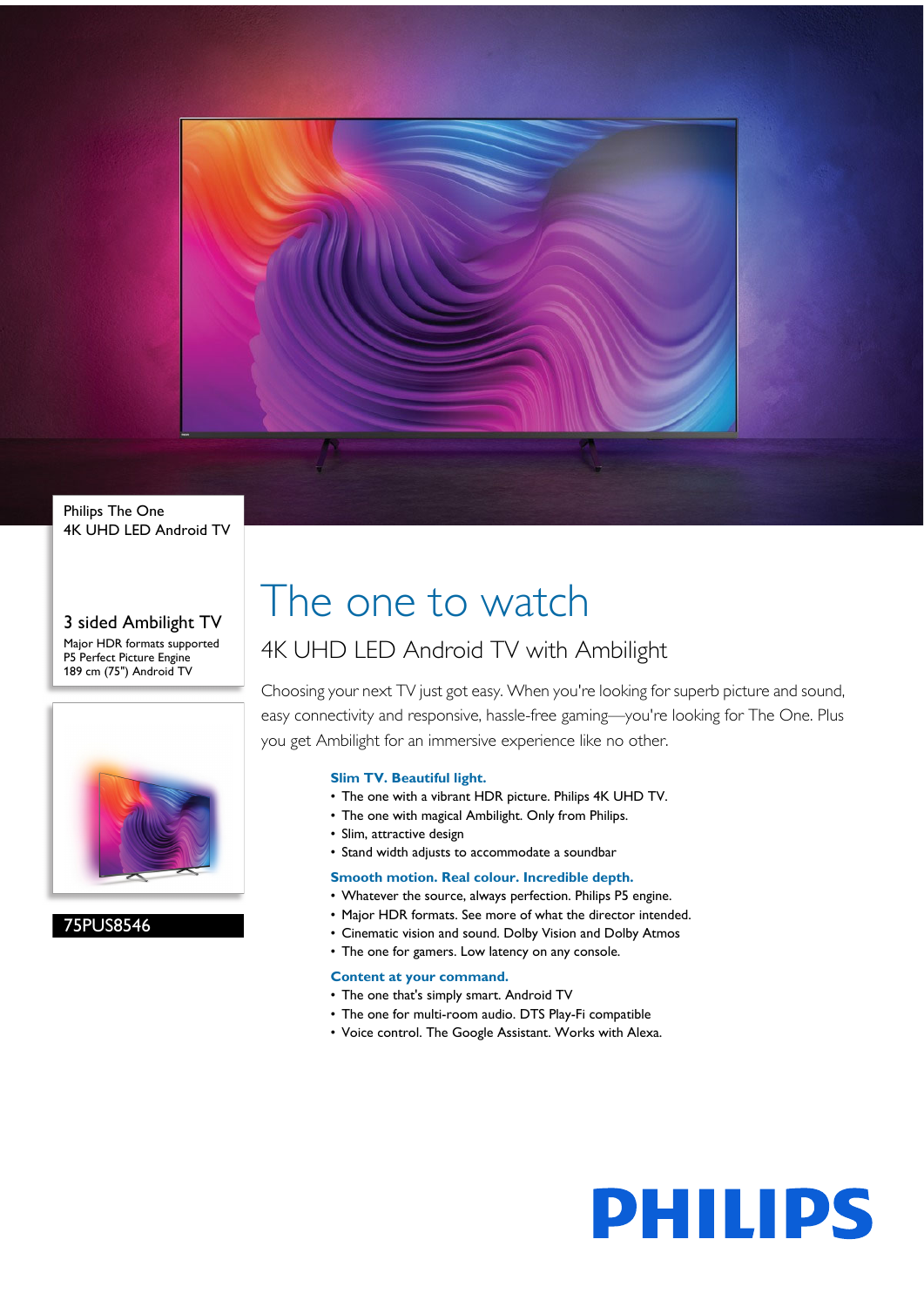# **Highlights**

# **3 sided Ambilight**



With Philips Ambilight, every moment feels closer. Intelligent LEDs around the edge of the TV respond to the on-screen action and emit an immersive glow that's simply captivating. Experience it once and wonder how you enjoyed TV without it.

#### **Dolby Vision + Dolby Atmos**



Support for Dolby's premium sound and video formats means that the HDR content that you watch will look—and sound—glorious. You'll enjoy a picture that reflects the director's original intentions and experience spacious sound with real clarity and depth.

# **Philips P5 Picture Engine**



The Philips P5 engine delivers a picture as brilliant as the content you love. Details have noticeably more depth. Colours are vivid, while skin tones look natural. Contrast is so crisp you'll feel every detail. Motion is perfectly smooth.

#### **Vibrant HDR picture**



Your Philips 4K UHD TV is compatible with all major HDR formats, including Dolby Vision. Whether it's a must-watch series or the latest video game, shadows will be deeper. Bright surfaces will shine. Colours will be truer.

#### **DTS Play-Fi compatible**



With DTS Play-Fi on your Philips TV you can connect to compatible speakers in any room. Got wireless speakers in the kitchen? Listen to the film while you make a snack, or keep up with the sports commentary while you get everyone drinks.

# **HDMI 2.1 VRR and low latency**



Your Philips TV boasts the latest HDMI 2.1 connectivity, and the TV automatically switches to a low latency setting when you start playing a game on your console. VRR is supported for smooth fast-action gameplay. Ambilight's gaming mode brings the thrill right into the room.

#### **AI voice control**



Push a button on the remote to talk to the Google Assistant. Control the TV or Google Assistant-compatible smart home devices with your voice. Or ask Alexa to control the TV via Alexa-enabled devices.

#### **Slim, attractive design**

Looking for a TV that fits with your room? The virtually bezel-free screen of this 4K smart TV goes with just about any interior. The slim feet make it seem as if the screen is floating above your TV unit and you can widen the feet to accommodate longer soundbars.





Your Philips Android TV gives you the content you want—when you want it. You can customise the home screen to display your favourite apps, making it simple to start streaming the movies and shows you love. Or pick up where you left off.



**MDolby** Vision-Atmos

androidty





dts Aplay-fr